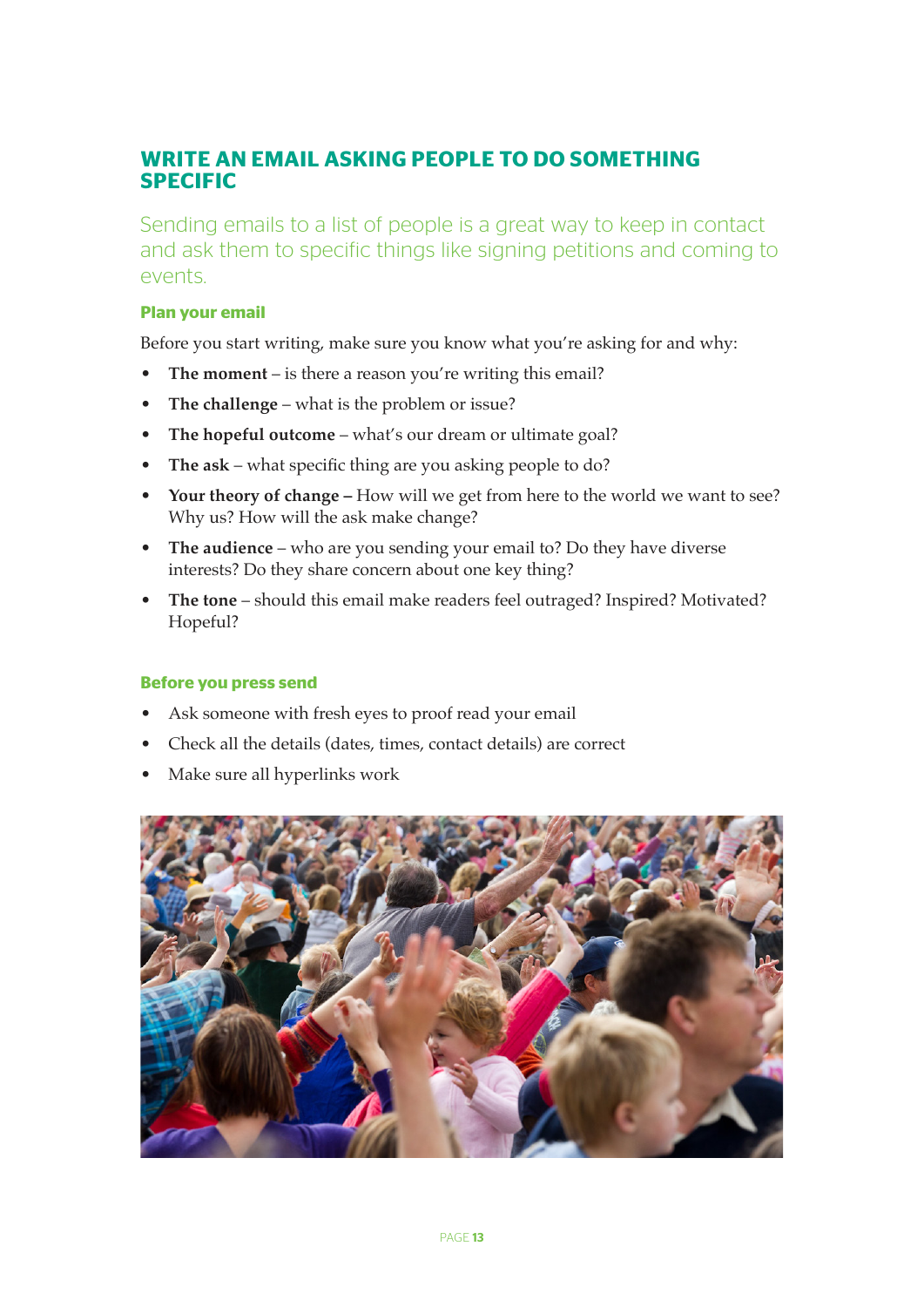## How to structure a campaign email

| FROM: Jane Smith                                                                                                                                                                                                                  | <b>SENDER</b>                         |
|-----------------------------------------------------------------------------------------------------------------------------------------------------------------------------------------------------------------------------------|---------------------------------------|
| SUBJECT: Brunswickians unite!                                                                                                                                                                                                     | <b>SUBJECT LINE</b>                   |
|                                                                                                                                                                                                                                   |                                       |
| Hi [Firstname],                                                                                                                                                                                                                   | <b>SALUTATION</b>                     |
| Begin with the first sentence, to grab your attention.                                                                                                                                                                            | <b>THE HOOK</b>                       |
| Next comes a brief paragraph explaining why you are receiving WHY YOU'RE<br>this email. Is this an urgent moment in our campaign to change<br>the world? A story about something moving? A critical issue<br>that really matters? | <b>RECEIVING THIS</b><br><b>EMAIL</b> |
| This paragraph explains how together we can make a<br>difference. What's our opportunity? The choice we need to<br>make?                                                                                                          | <b>THE THEORY OF</b><br><b>CHANGE</b> |
| Next, I ask you to do a SPECIFIC thing to make the biggest<br>difference for the moment or challenge described above.<br><b>Hyperlink this and make it bold.</b>                                                                  | <b>THE ASK</b>                        |
| If I'm inviting you to an event, include details like:                                                                                                                                                                            | <b>DETAILS</b>                        |
| Where:<br>When:<br>What:                                                                                                                                                                                                          |                                       |
| Give some background or additional information on why it's<br>important to take action together. Maybe bullet points or a<br>quote about what we can achieve. If we all do this thing, then:                                      | <b>BACKGROUND</b><br><b>INFO</b>      |
| We can make this thing happen                                                                                                                                                                                                     |                                       |
| This thing too!<br>$\bullet$                                                                                                                                                                                                      |                                       |
| • Which will make this domino fall.                                                                                                                                                                                               |                                       |
| You might include another paragraph if you need to -maybe<br>explain your theory of change in more detail - why doing this<br>thing I'm asking you to do matters now and how together we<br>can make the world a better place.    | <b>INSPIRATION</b>                    |
| To reinforce the importance of the ask, ask it again.<br><b>Underlined and hyperlinked.</b>                                                                                                                                       | <b>ASK AGAIN</b>                      |
| Express solidarity in closing                                                                                                                                                                                                     |                                       |
| Jane                                                                                                                                                                                                                              | <b>SIGN OFF</b>                       |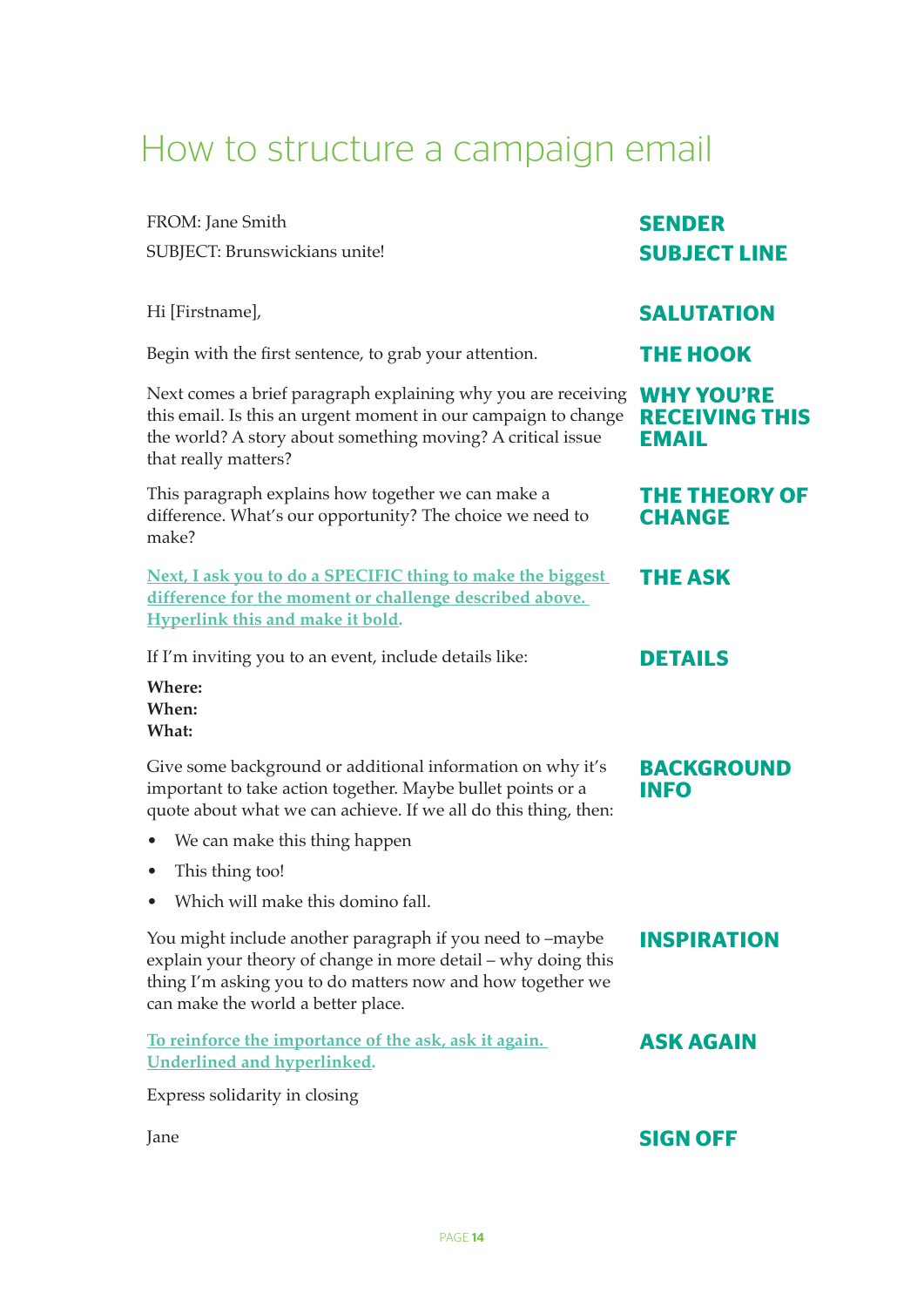# Tips on writing your email

| <b>TO</b>                                                  | To respect the privacy of people you're emailing, BCC<br>everyone's email addresses.                                                                                                                                                        |
|------------------------------------------------------------|---------------------------------------------------------------------------------------------------------------------------------------------------------------------------------------------------------------------------------------------|
| <b>SENDER</b>                                              | Use your name, or Jane, ACF Community Brunswick                                                                                                                                                                                             |
| <b>SUBJECT LINE</b>                                        | Your email will sit among hundreds of other emails in<br>an inbox, so think about what would make you open<br>the email. Keep it clear, concise and compelling.                                                                             |
| <b>THE HOOK</b>                                            | Keep this short to grab your attention and pull the<br>reader in. The average email is read for just 11.1<br>seconds before being archived or deleted.                                                                                      |
| <b>WHY YOU'RE</b><br><b>RECEIVING THIS</b><br><b>EMAIL</b> | Why are you receiving this email? Be friendly and<br>to the point - don't include too many details, facts<br>or quotes. Keep it focused but evocative. Remember:<br>people are busy and distracted. Why should they care<br>about this now? |
| <b>THE THEORY OF</b><br><b>CHANGE</b>                      | This is the cause-and-effect. Say what the reader can<br>do and how this will help solve the problem. Why us,<br>why now?                                                                                                                   |
| <b>THE ASK</b>                                             | Be as clear as possible. Only include one kind of ask<br>in the email - not 'sign a petition' and 'come to an<br>event.' Ask people to do the specific thing, with a<br>hyperlink to where they can take action/sign up/find<br>out more.   |
| <b>DETAILS</b>                                             | If you're inviting people to an event, include all of the<br>details. Check they're correct!                                                                                                                                                |
| <b>BACKGROUND</b><br><b>INFO AND</b><br><b>INSPIRATION</b> | Explain why it's so important for your readers to take<br>action - reinforcing the case. Include personal stories<br>and background info. Be concise and punchy, unless<br>you're painting a vivid picture.                                 |
| <b>ASK AGAIN</b>                                           | Reinforce your email by repeating the ask. Add a<br>hyperlink.                                                                                                                                                                              |